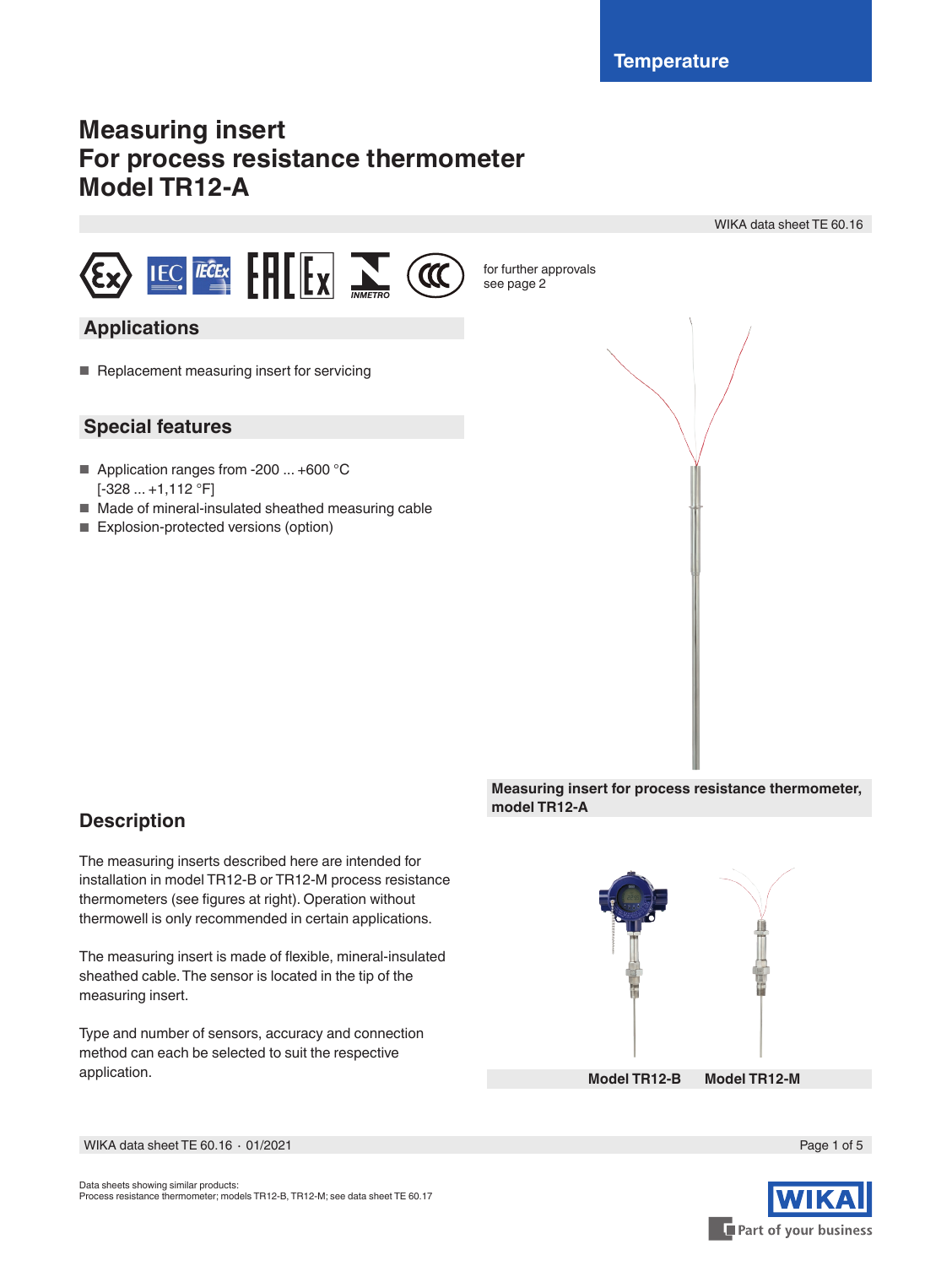### **Explosion protection (measuring insert built in TR12-B)**

The permissible power,  $P_{\text{max}}$ , as well as the permissible ambient temperature, for the respective category can be seen on the certificate for hazardous areas or in the operating instructions.

#### **Attention:**

Built into a model TR12-B process resistance thermometer depending on the version - a measuring insert with "intrinsic safety Ex i" or "flameproof enclosure Ex d" ignition protection type can be used. One such measuring insert, suitable for Ex d, is marked Ex i.

The use of a model TR12-A measuring insert is not permitted in hazardous areas without a suitable protective fitting.



**Example: Model TR12-B**

### **Approvals (explosion protection, further approvals)**

| Logo                                                               | <b>Description</b>                                                                                                                                                                                                                                                            | <b>Country</b>                     |
|--------------------------------------------------------------------|-------------------------------------------------------------------------------------------------------------------------------------------------------------------------------------------------------------------------------------------------------------------------------|------------------------------------|
| C€<br>⁄દ×્ર                                                        | <b>EU declaration of conformity</b><br><b>EMC</b> directive $1$<br>EN 61326 emission (group 1, class B) and interference immunity (industrial application)<br>RoHS directive<br>■ ATEX directive (option)<br>Hazardous areas<br>II 2G Ex ia IIC T1  T6 Gb<br>- Exi Zone 1 gas | European Union                     |
| <b>IEC FECEX</b>                                                   | <b>IECEx (option)</b><br>(in conjunction with ATEX)<br>Hazardous areas<br>Ex ia IIC T1  T6 Gb<br>$-Ex$ i<br>Zone 1 gas                                                                                                                                                        | International                      |
| $E$ $E$                                                            | <b>EAC</b> (option)<br>Hazardous areas<br>$-Ex$ i<br>0Ex ia IIC T6  T1 Ga X<br>Zone 0 gas                                                                                                                                                                                     | <b>Eurasian Economic Community</b> |
| $\bigcircled{\hspace{-0.3pt}{\rm E}\hspace{-0.3pt}}\hspace{0.3pt}$ | <b>Ex Ukraine (option)</b><br>Hazardous areas<br>Zone 0 gas<br>II 1G Ex ia IIC T1  T6 Ga<br>- Ex i                                                                                                                                                                            | Ukraine                            |
| $\infty$                                                           | <b>CCC (Option)</b><br>Hazardous areas<br>$-Ex$ i<br>Ex ia IIC T1 $\sim$ T6 Ga<br>Zone 0 gas<br>$-Ex e^{2}$ Zone 1 gas<br>Ex eb IIC T1 $\sim$ T6 Gb<br>Zone 2 gas<br>Ex nA IIC T1 $\sim$ T6 Gc<br>- Ex n                                                                      | China                              |
| $\mathbb{Z}^2$                                                     | <b>KCs - KOSHA (option)</b><br>Hazardous areas<br>- Ex i<br>Ex ib IIC T4  T6<br>Zone 1 gas                                                                                                                                                                                    | South Korea                        |
|                                                                    | PESO (option)<br>Hazardous areas<br>Ex ia IIC T1  T6 Gb<br>Zone 1 gas<br>- Exi                                                                                                                                                                                                | India                              |
| $\bigodot$                                                         | <b>GOST</b> (option)<br>Metrology, measurement technology                                                                                                                                                                                                                     | <b>Russia</b>                      |
| ၆                                                                  | KazInMetr (option)<br>Metrology, measurement technology                                                                                                                                                                                                                       | Kazakhstan                         |
|                                                                    | <b>MTSCHS (option)</b><br>Permission for commissioning                                                                                                                                                                                                                        | Kazakhstan                         |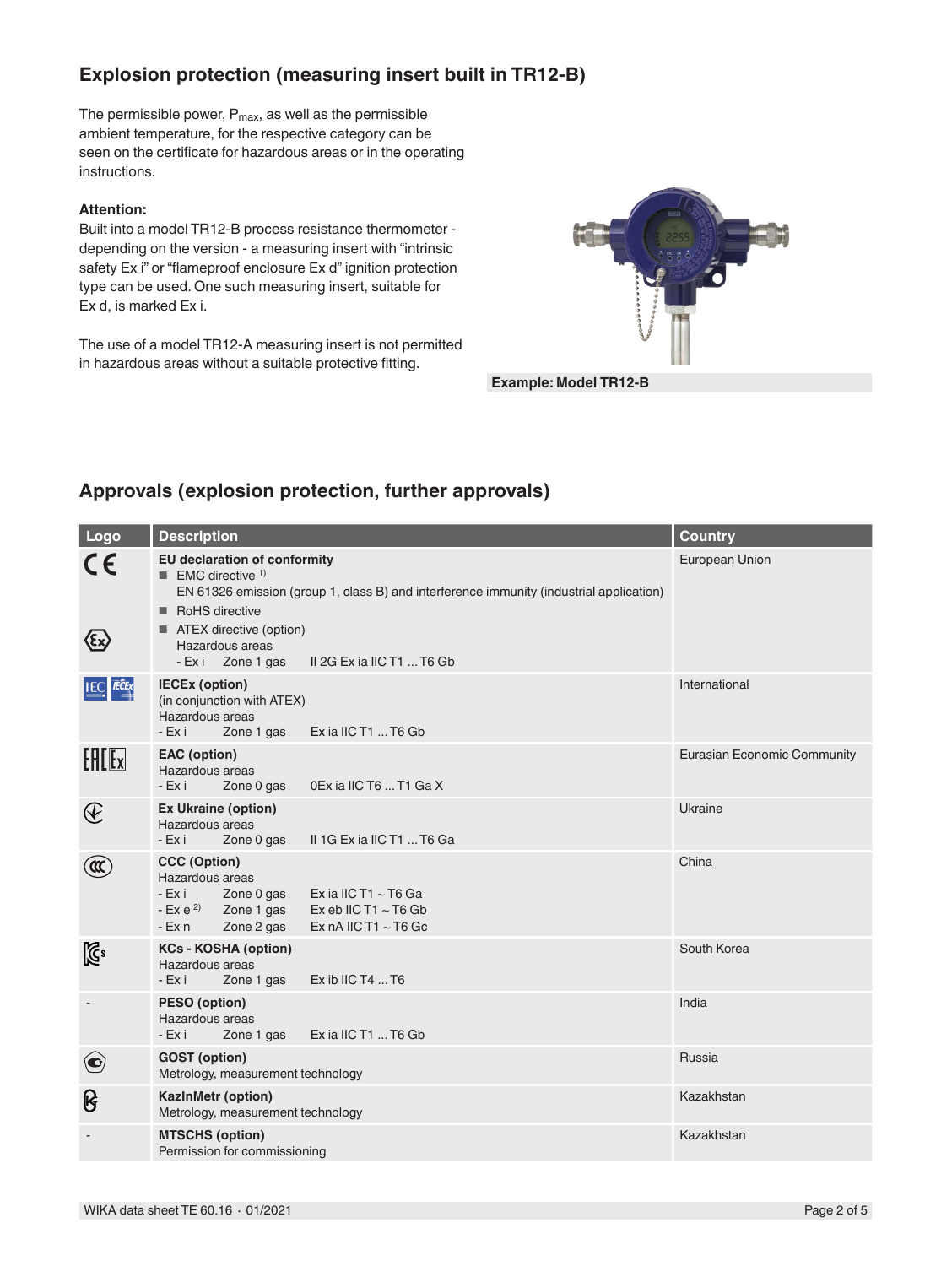| Logo      | Description                                                     | <b>Country</b>    |
|-----------|-----------------------------------------------------------------|-------------------|
| <b>C</b>  | <b>BelGIM</b> (option)<br>Metrology, measurement technology     | <b>Belarus</b>    |
| $\bullet$ | <b>Uzstandard (option)</b><br>Metrology, measurement technology | <b>Uzbekistan</b> |

1) Only for built-in transmitter in the complete instrument TR12-B 2) Only with connection head, model 1/4000, 5/6000 or 7/8000 (see "Connection head") in the complete instrument TR12-B

Instruments marked with "ia" may also be used in areas only requiring instruments marked with "ib" or "ic". If an instrument with "ia" marking has been used in an area with requirements in accordance with "ib" or "ic", it can no longer be operated in areas with requirements in accordance with "ia" afterwards.

Approvals and certificates, see website

### **Sensor**

#### **Measuring element**

Pt100 (measuring current: 0.1 ... 1.0 mA) 1)

| <b>Connection method</b> |                                                                |  |
|--------------------------|----------------------------------------------------------------|--|
| Single elements          | $1 \times 2$ -wire<br>$1 \times 3$ -wire<br>$1 \times 4$ -wire |  |
| <b>Dual elements</b>     | 2 x 2-wire<br>2 x 3-wire<br>$2 \times 4$ -wire <sup>2)</sup>   |  |

#### **Electrical connection**

(Colour code per IEC/EN 60751)



**Tolerance value of the measuring element per EN 60751**

| <b>Class</b>   | <b>Sensor construction</b> |                  |  |
|----------------|----------------------------|------------------|--|
|                | Wire-wound                 | <b>Thin-film</b> |  |
| Class B        | $-200+600$ °C              | $-50+500$ °C     |  |
| Class $A^{3}$  | $-100 - +450$ °C           | $-30+300$ °C     |  |
| Class $AA^{3}$ | $-50 - +250$ °C            | $0 = 150 °C$     |  |

1) For detailed specifications for Pt100 sensors, see Technical information IN 00.17 at www.wika.com.

2) Not with 3 mm diameter

3) Not with 2-wire connection method

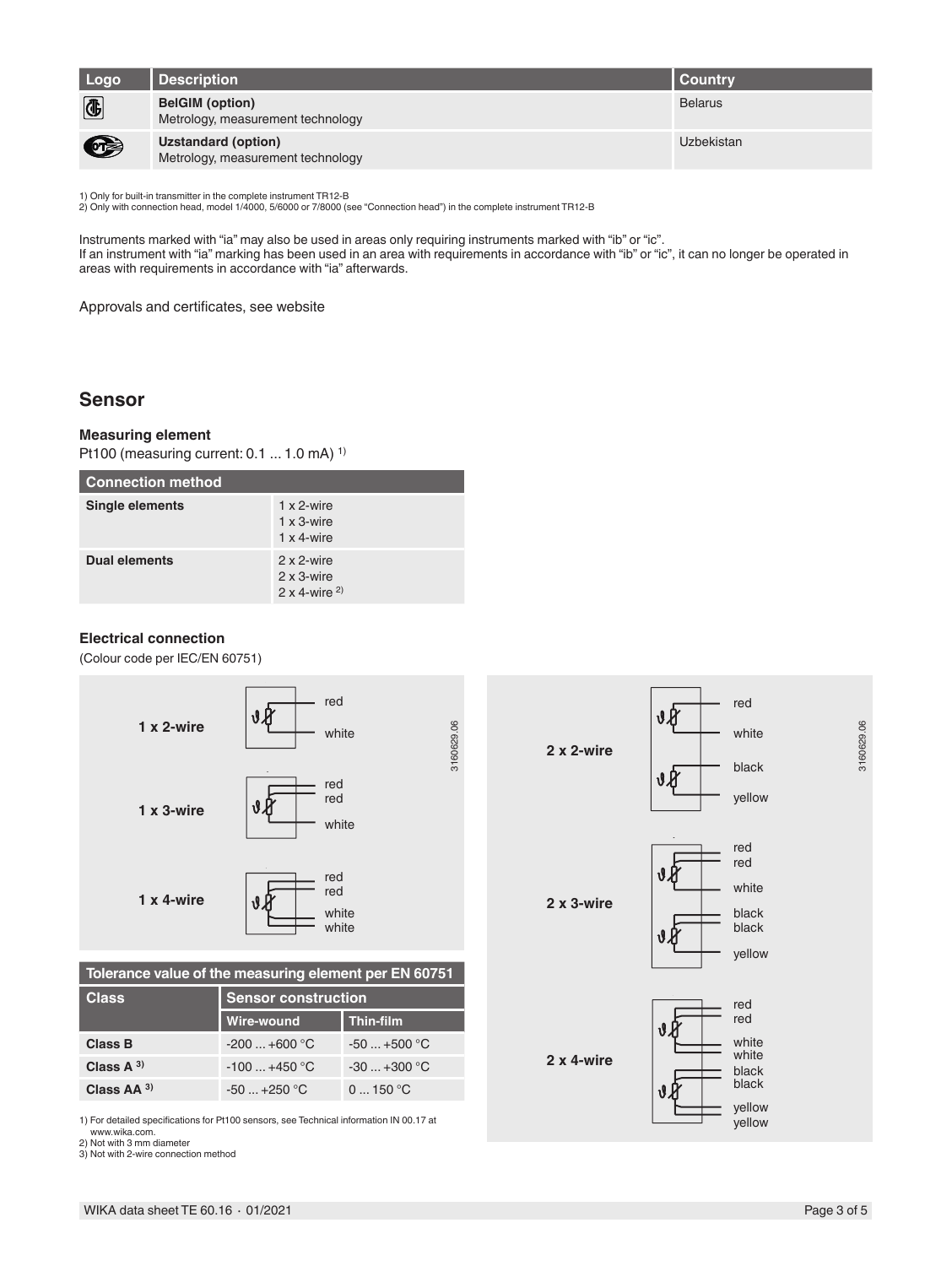### **Dimensions in mm**

The replaceable measuring insert is made of a vibrationresistant, sheathed measuring cable (MI cable).

| <b>Dimensions</b>                      |                                                                                                                                            |
|----------------------------------------|--------------------------------------------------------------------------------------------------------------------------------------------|
| Measuring insert length I <sub>5</sub> | $\geq 300$ mm                                                                                                                              |
| Measuring insert diameter Ø d          | $\blacksquare$ 3 mm <sup>1)</sup><br>6 mm<br>8 mm (with sleeve)<br>1/8 in [3.17 mm] <sup>1)</sup><br>1/4 in $[6.35$ mm<br>3/8 in [9.53 mm] |

1) Ø 3 mm not possible with 2 x Pt100, 4-wire

The measuring insert diameter should be approx. 1 mm smaller than the bore diameter of the thermowell. Gaps of more than 0.5 mm between thermowell and the measuring insert will have a negative effect on the heat transfer, and they will result in unfavourable response behaviour of the thermometer.

When fitting the measuring insert into a thermowell, it is very important to determine the correct insertion length (= thermowell length for bottom thicknesses of ≤ 5.5 mm). In order to ensure that the measuring insert is firmly pressed down onto the bottom of the thermowell, the measuring insert must be spring-loaded (spring travel: max 20 mm).

#### **Calculation of the measuring insert length in the event of replacement**

| Thread to connection head $\parallel$ Measuring insert length $I_5$ |              |
|---------------------------------------------------------------------|--------------|
| $1/2$ NPT                                                           | $NL + 12$ mm |
| M20 x 1.5                                                           | $NL + 18$ mm |

NL = Nominal length of the TR12-B or TR12-M





### **Materials**

| <b>Materials</b>       |                        |  |
|------------------------|------------------------|--|
| <b>Sheath material</b> | Stainless steel 1.4571 |  |
|                        | Stainless steel 316    |  |
|                        | Stainless steel 316L   |  |
|                        |                        |  |

### **Attention:**

The use of a model TR12-A measuring insert is exclusively allowed with a model TR12-B or TR12-M resistance thermometer!

14048987.01 14048987.01